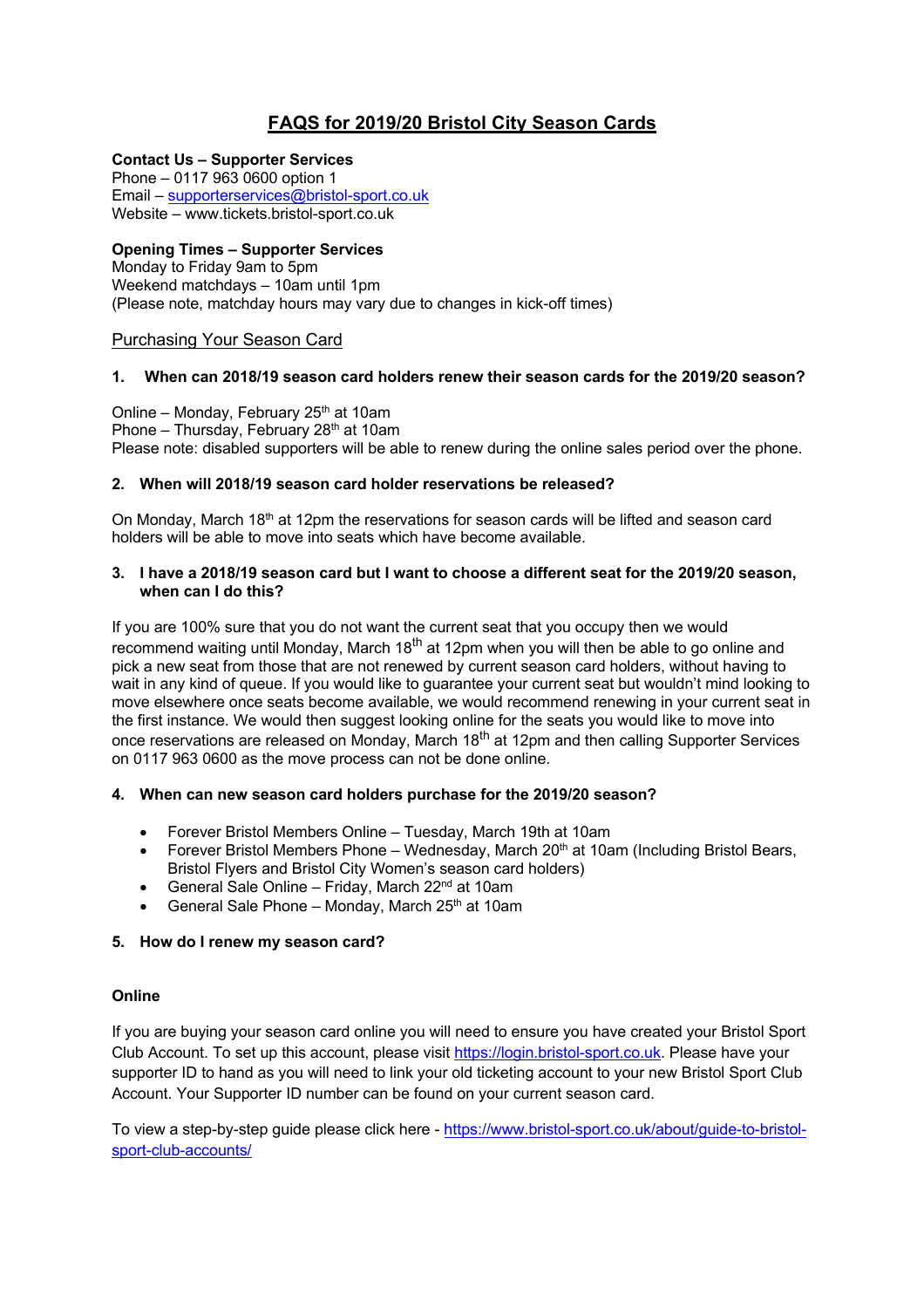From your given priority period, you can access your reserved season card seat by visiting https://tickets.bristol-sport.co.uk and logging in using your Bristol Sport Club Account. Once logged in and from your profile page, select the 'season cards' tab. From here, select your season card to renew and at the next screen you will be presented with everyone in your group. From there, you will have the below options for each individual:

- 1. Yes, I want to renew now this will take you through the process to buy the same seat you had for the 2018/19 season.
- 2. Not sure, keep my seat for the time being this will hold your seat until you either purchase it, release it or the reservation deadline is reached.

Supporters moving seats to new areas can access the stadium plan directly from the season card tab on the ticketing website and select a seat from there.

## **Phone**

Season Card holders who do not have access to the internet can call Supporter Services on 0117 963 0600 (option 1) to buy during the phone sales process.

## **6. Can I renew more than one season card at a time?**

Yes, you will be able to renew the season cards of members of your linked group on the Bristol Sport ticketing website. In most cases you will already be linked to the supporters you attend with. In the circumstances that you are not, then you are able to link yourselves together by calling supporter services with your supporter ID number as well as the supporter ID number of the person(s) you would like to be linked to.

## **7. How can I pay for my season card?**

This can be done online or over the phone only, there will be no in person sales from Ashton Gate. You are able to pay for your season card either in one full payment via Debit or Credit Card or by spreading the cost over a number of months (please Note: we do not accept American Express). If you chose to spread the cost of your season card there will be a fee of £25 per application and payments will be split initially across ten months. There is a maximum of four season cards per pay monthly application. Further terms and conditions of our pay monthly scheme can be requested.

## **8. Is there a renewal discount price for securing my seat early?**

Yes, if supporters renew in the advanced sales period they will get the cheapest priced season card. Prices are likely to increase if purchased outside of the advanced ticket sales period which ends on Monday, March 18th.

## **9. What are the cut off dates for each age category and what proof is required?**

The cut-off date for each age band is August 1st. For example, if you are 65 years old on August 1<sup>st</sup> 2019 you qualify for a senior ticket, whilst if you are 12 on August 1<sup>st</sup> 2019, you would not qualify for an Under-12 ticket. Concessionary applicants are required to show a proof of date of birth, such as a passport, driving licence or birth certificate. You will need to email a copy of a proof of date of birth to supporterservices@bristol-sport.co.uk. If you have previously provided us with this proof, you will not be required to provide it again.

## **10. What happens if my chosen payment method is declined?**

If you have chosen to pay monthly for your season card and are declined, you will need to contact Supporter Services to discuss whether this payment option is available to you. If you have chosen to pay via Debit/Credit card and your payment is declined please ensure that you have enough funds in your account before attempting the payment again. If you are still unsuccessful, please contact Supporter Services.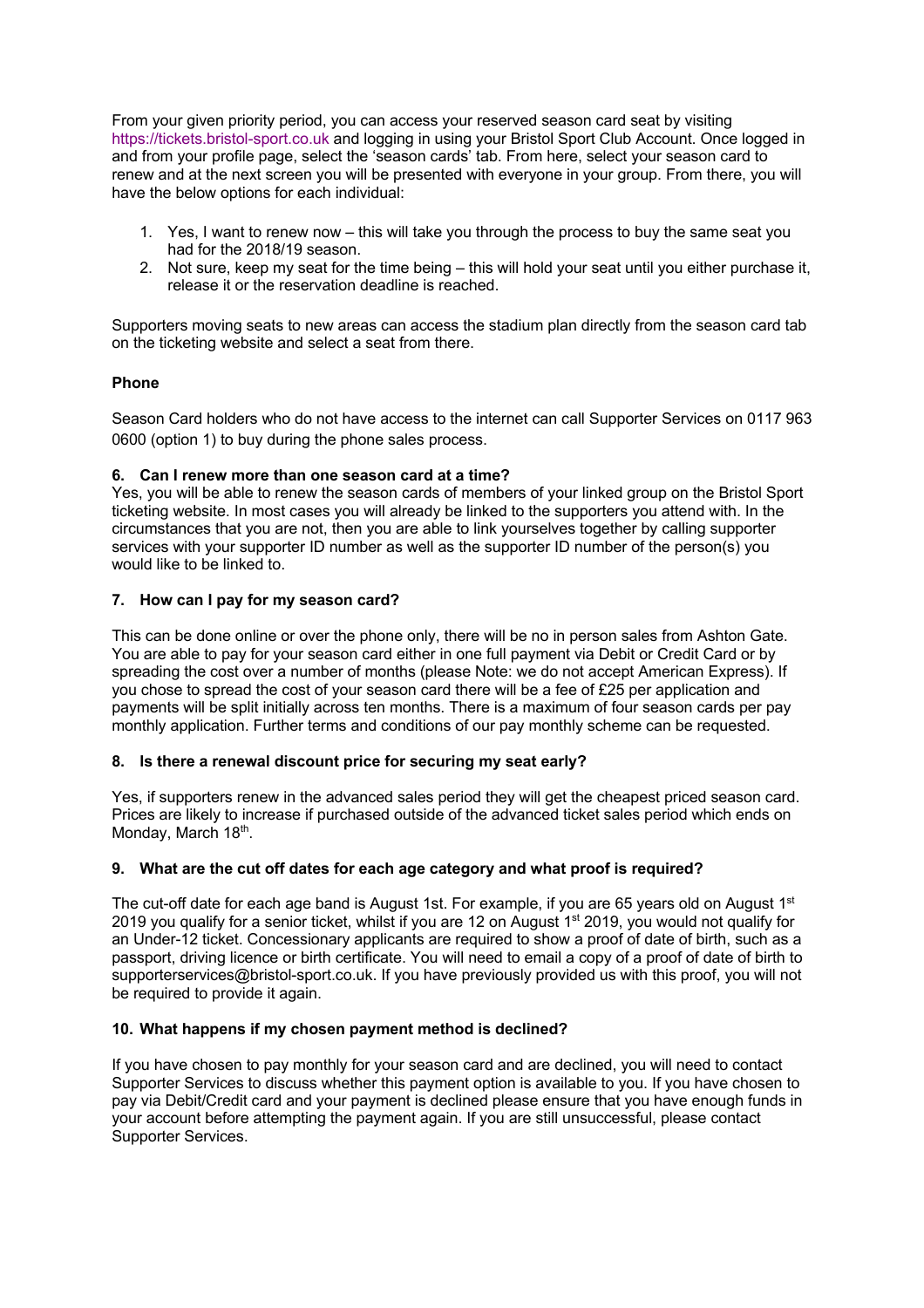## **11. Can I get a refund on my season card if I cancel it?**

No. Season cards are non-refundable so there will be no refunds on season cards should you choose to cancel. (Please see terms and conditions).

## **12. Will I be able to purchase an additional season card?**

Yes, you will be able purchase additional season cards, subject to availability. If the new season card holder is a 2018/19 Forever Bristol Member they will be able to purchase a season card from Tuesday, March 19<sup>th</sup> at 10am. If the new season card holder is not a 2018/19 Forever Bristol Member they will be able to purchase a season card from the general sale period of Friday, March 22nd at 10am.

#### **13. Where is the Family Area at Ashton Gate? Do I qualify to purchase season cards in the Family Area?**

For Bristol City, as of the 2018/19 season the Family Area was located in the Upper Lansdown Stand and this will remain for the 2019/20 season.

To be eligible for a season card in the Family Area, the group must contain a minimum of one Under-19 or Under-12.

#### **14. I would like to sit in the Atyeo in 2019/20 but the website says I am unable to?**

The Atyeo Stand is allocated to all away fans only.

## **15. Is there a discount for disabled supporters?**

Ten per cent in 2019/20 season.

#### **16. When will I receive my season card?**

Supporters will all be sent a new season card for the 2019/20 season in the summer. Concessionary season cards will be sent once we have seen proof of age. You can send a copy of proof of age via email to supporterservices@bristol-sport.co.uk - this can be a birth certificate, driving licence or passport. We will accept high-quality photographs as well as scanned documents.

#### **17. When will the weekly prize draws be announced?**

Two prize draws will take place in the first week (Monday  $25^{th}$  – Wednesday  $27^{th}$  and Thursday  $28^{th}$  – Sunday, March  $3<sup>rd</sup>$ ). The first will be the chance to win your 2019/20 season card for free, followed by the chance to win a signed white 2018/19 away shirt. Details of future prize draws will be announced in due course.

#### Car Parking

#### **18. How can I renew my parking for the season?**

Supporters with current seasonal parking will be contacted during the closed season to renew their parking.

#### **19. I would like to move to a different car park, how can I do this?**

If you would like to express an interest in moving to a different car park then please email supporterservices@bristol-sport.co.uk. However, we would recommend that you renew in your current space, in order to secure your parking for the 2019/20 season and if a transfer to your desired car park becomes available then we will be in touch with you to arrange this.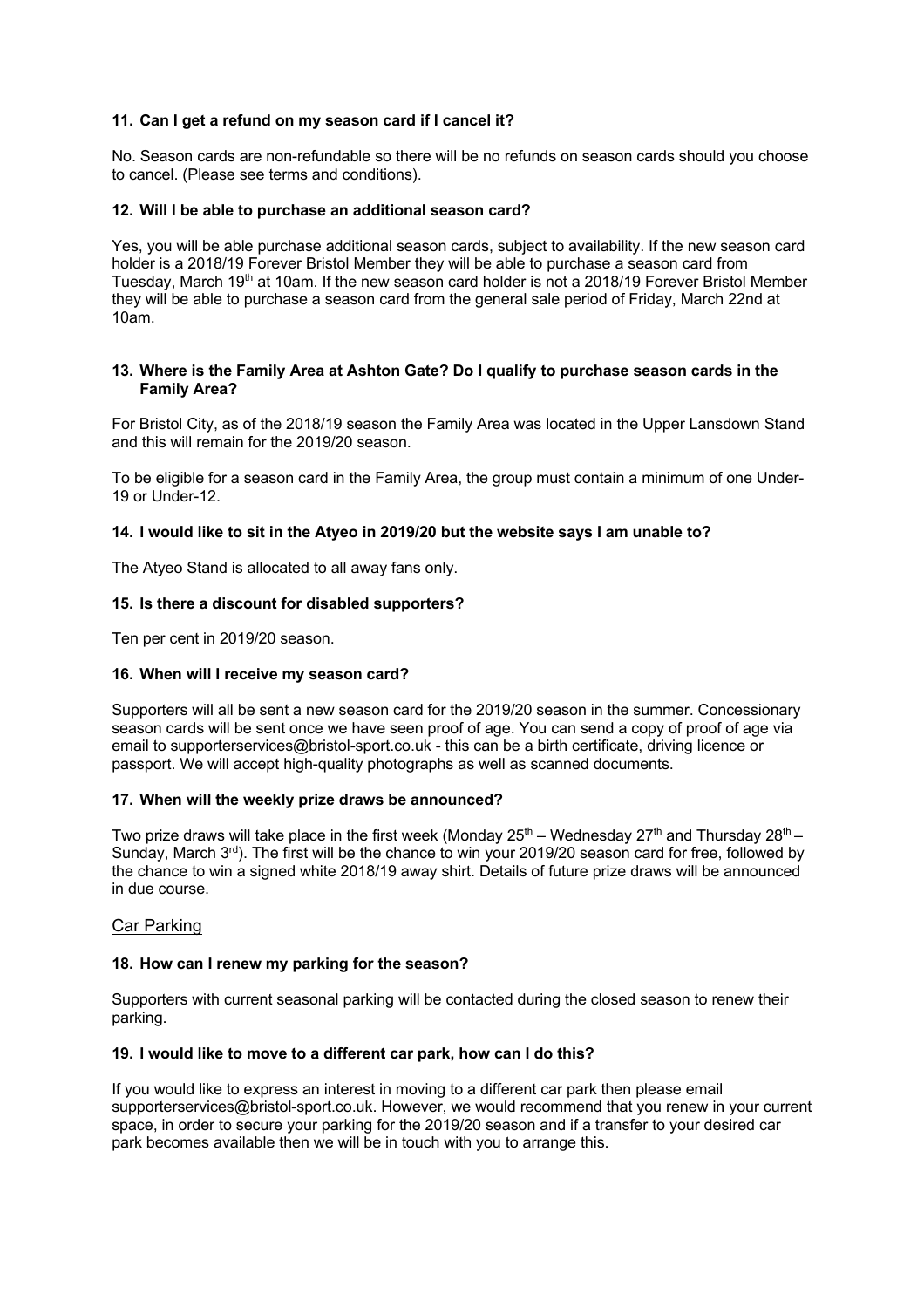#### **20. How do I get parking for the season?**

You can ask to be put on our waiting list should any parking become available by emailing supporterservices@bristol-sport.co.uk.

#### Disabled Enquiries

#### **21. Do the season card renewal dates still apply to disabled supporters?**

Yes, the renewal dates for disabled supporters still apply, however you will need to call Supporter Services on 0117 963 0600 as online renewals are currently unavailable for disabled supporters. This can be done during the online sales period.

#### **22. Do disabled supporters get a discount on 2019/20 season cards?**

Yes. The discounted rate is 10 per cent off the full price of advertised Adult 2019/20 season cards. This discount will drop to five per cent for the 2020/21 season.

#### **23. Do disabled season card holders receive a free carer?**

Yes, providing proof of eligibility is met, disabled season card holders can receive a complimentary carer's season card if required.

#### **24. Will I be required to provide proof of eligibility in order to receive the complimentary personal assistant for the 2019/20 season?**

Yes, you will need to provide us with a copy of your DLA letter stating you are in receipt of medium to high rate care or your PIP entitlement letter stating you are in receipt of the enhanced rate. This can be emailed into supporterservices@bsristol-sport.co.uk along with your Supporter ID.

#### **25. Who can I speak to in regards to disabled season cards or purchasing matchday tickets?**

You can call our disability liaison officer, Gareth Torpy, on 0117 963 0600 option 1. Alternatively you can email him on gareth.torpy@bristol-sport.co.uk

#### **General Enquiries**

## **26. What matches are included in the 2019/20 season card?**

For Bristol City, all home league matches are included in the 2019/20 season card. For the avoidance of doubt, cup games or play-off matches are not included in the season card.

#### **27. I have forgotten my season card for a match. Will I be able to watch the match?**

Yes. Match tickets can be printed at the South Stand ticket office for a £5 charge. Ticket will only be reprinted on production of the ticket owner's ID.

#### **28. I have a concession Season Card. What happens if I cannot attend a home game?**

If you can't attend a game and wish a friend of the same age category to use your season card you must let the club know (see terms and conditions). If the season card needs to be upgraded, e.g. from an Under-12 to an Adult, you must contact the club and pay for the upgrade prior to the fixture. The upgrade cost will be calculated as the full price ticket minus the pro-rata rate of the season card. Please be advised that we will need to create a ticketing account for all supporters that wish to attend a game in place of the Season Card holder.

#### **29. I want to bring a friend to a game and would like to sit with them, can I move my seat for a match?**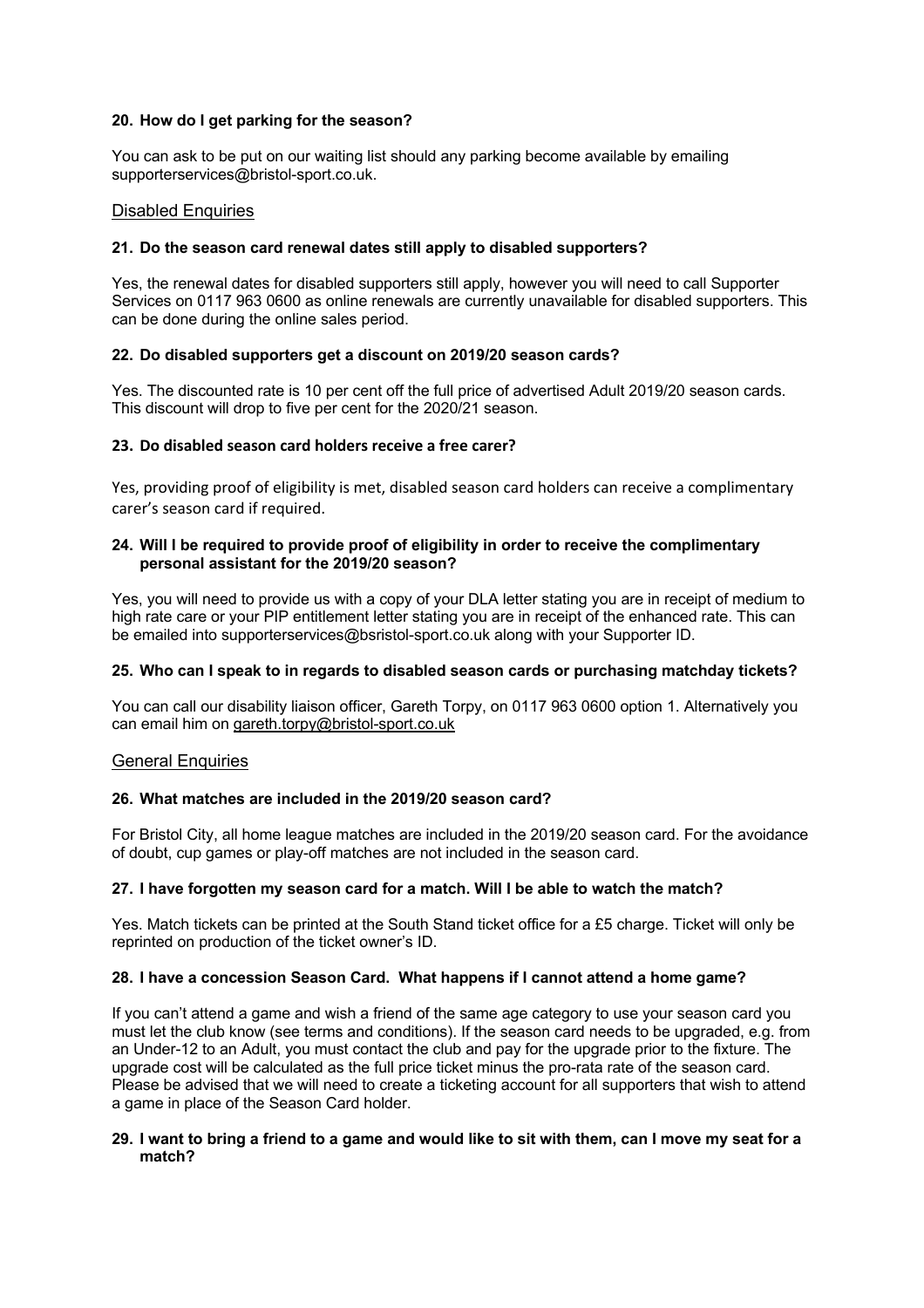Yes, each season card holder can have three free seat moves per season to accommodate a friend they bring along. Seat moves for matches over and above the three free moves will be charged at the rate of a full price ticket minus the pro-rata price of the season card. To move seats for a particular match you will need to contact the Supporter Services team.

#### **30. During the 2019/20 season I decide I would like to move seats, what do I have to do?**

You must contact the Supporter Services team to discuss options. Permanent seat transfers made during the season will incur the following fees:

- Reprint fee this costs £10 per season card and applies to all season cards which need to be reprinted.
- Seat Move Admin Fee This costs £10.

Supporters are entitled to one move per season without incurring the above Seat Move Admin Fee. Supporters will also pay the difference between the current seat and the seat they are moving to, if their current seat is more expensive than the seat being moved into then no refund will be offered by the club.

#### **31. What happens if I have an issue and want to complain?**

If you have any issues that you wish to discuss, you can either call Supporter Services on 0117 963 0600 or email supporterservices@bristol-sport.co.uk. If they cannot deal with your query directly they will pass it on to the relevant department.

#### **32. Who do I speak to if I have a problem on matchday?**

There are plenty of stewards at the stadium who will be able to assist. Alternatively, if you go to the South Stand ticket office then a member of the Supporter Services team will be able to assist you, prior to kick-off.

Advanced Priority Sales Periods

Renew your seat from Online: 10am, Monday, February 25<sup>th</sup> Phone: 10am, Thursday, February 28th

Lose your seat deadline 12pm, Monday, March 18th

Move your seat Phone: 12-8pm, Monday, March 18th

Members purchase Online: 10am, Tuesday, March 19th Phone: 10am, Wednesday, March 20<sup>th</sup>

General sale Online: 10am, Friday, March 22nd Phone: 10am, Monday, March 25<sup>th</sup>

Deadline: 5pm, Friday, April 5<sup>th</sup>

VIP seasonal hospitality

If you are interested in VIP seasonal hospitality, our Lansdown Restaurant offers the ultimate hospitality experience. For all queries please speak to one of the team on 0117 963 0630 or email hospitality@ashtongate.co.uk.